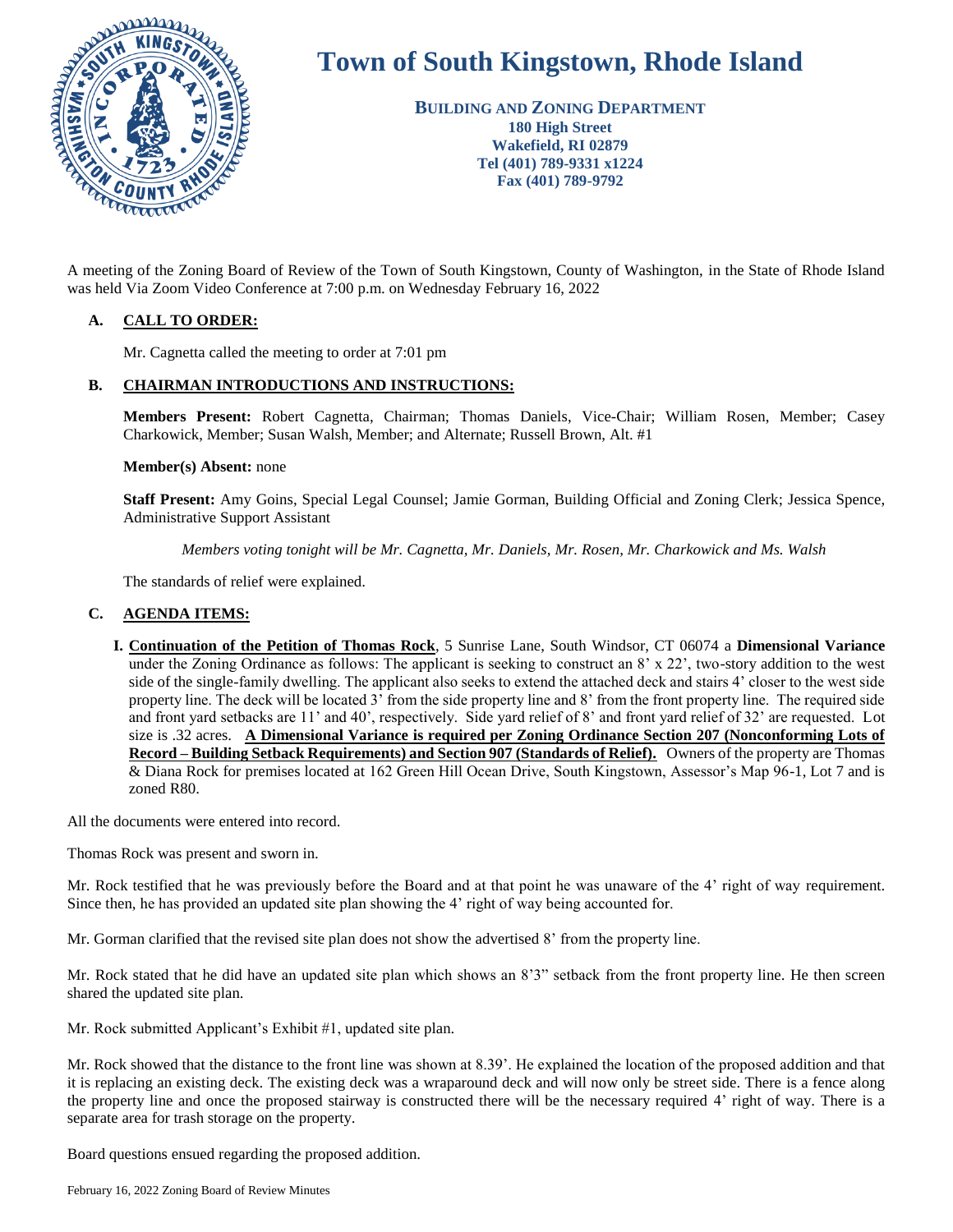Mr. Rock explained that the purpose of the addition is to create a handicap accessible bathroom to accommodate elderly relatives. There will be no additional bedrooms added.

Mr. Daniels confirmed with Mr. Rock that there are no additional bedrooms being created. He also wanted to address the concerns brought up in an anonymous correspondence addressing the OWTS that stated "no new construction is allowed under this approval" from the RI DEM assent granted on August 20, 2007.

Mr. Rock noted that they did relocate a septic system from the beach side to the street side following a storm. Additionally, the house has been moved since then and Zoning approval was required. He was not sure of the exact dates without looking at his records.

Mr. Brown stated that he is familiar with the situation and that the storms came in and damaged the septic system that was existing in front of the house. The house itself was underwater to some degree and CRMC advised that they would like residents to move their houses and septic systems as far back from the ocean as possible and locate both up against the road. This was considered an OWTS repair and under RI DEM regulations and they could only move the existing house and put in for a repair of the OWTS. If they were to construct a new house, they would need to go back to RIDEM for approval of a new septic. So basically, they would have been allowed to build an addition under that approval but could not build an entirely new house.

Mr. Daniels was concerned because none of that documentation was submitted.

Mr. Gorman agreed with Mr. Brown statements regarding the relocation of the septic system. He could research the previous decisions recorded in Land Evidence.

Ms. Goins advised that any restrictions on the septic system would be imposed by RI DEM; the Board could grant the relief if they feel it's appropriate because ultimately it would still need RI DEM approval which should be noted in any decision.

Mr. Rock mentioned that he shared the site plan with his neighbor, Mark and Janice Roth, who had the previously addressed concerns about the right of way and they responded back thank you.

Mr. Cagnetta read into record the (2) two anonymous correspondences.

Mr. Rock addressed the concerns brought forth in the correspondence.

Mr. Cagnetta read into record the correspondence from Mark and Janice Roth.

Mr. Rock emailed a copy of the revised plan to the Roth's and followed up with a text. He stated he felt that there is no longer an issue and that their concerns were addressed with the revised site plan.

Mr. Rosen enquired about the right of way mentioned in the Roth's trustees deed which talks about lot 8 and 8A on the east side of the applicant's lot. Additionally, he wanted to make sure that there would be no impediment on the west side during construction.

There were no further questions.

There was no one in the audience who wished to speak.

Board discussion ensued.

Ms. Goins advised the applicant that because he is before the Board without Counsel that the application must be approved by 4 out of 5 members and based on what has been stated tonight it is looking like it may not be approved. He could choose to go forward to a vote, or he could request a continuation. In the interim he could meet with the Building Official and get some of the documents that the Board is looking for which may increase his chance of approval.

Mr. Rock stated that he is aware of the RI DEM conditions that would be part of the granting of this petition but that it would not be an issue to continue the petition one month to gather the requested documentation.

Ms. Goins advised that it may make some of the Board members more comfortable to be able to review some of the previous documentation from RI DEM and previous Zoning Board decisions.

Mr. Daniels stated that he would like to see approvals and correspondence from 2007 forward from RI DEM regarding the repaired OWTS, as well as the original Zoning Board decision that approved the relocation of the building.

Ms. Walsh indicated that she would also like to see the updated survey.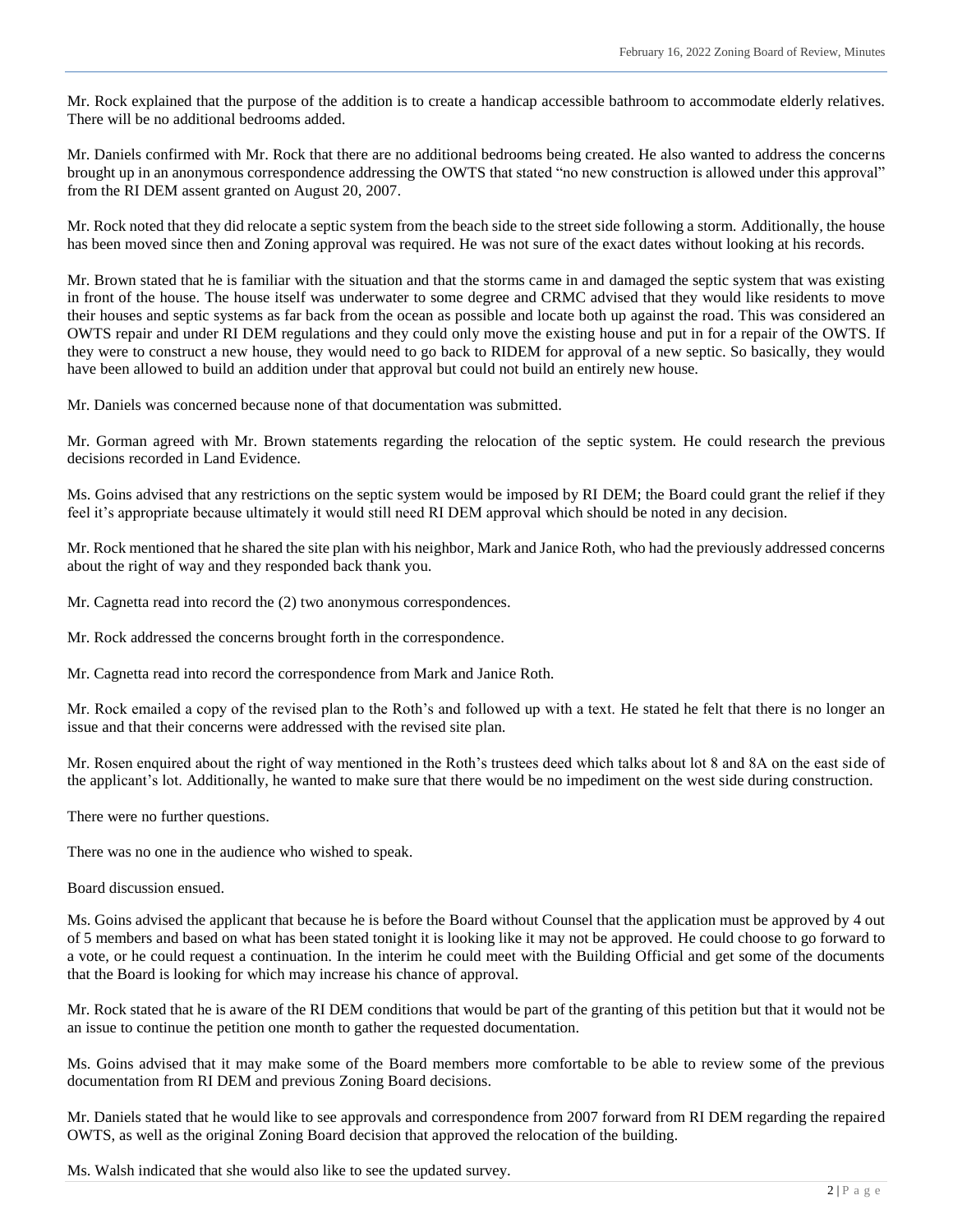Attendance was taken and the necessary quorum would be present.

Whereas a motion was made.

#### **The Motion is as Follows:**

## **Mr. Daniels made a motion to continue the petition until the March 16, 2022 meeting and was duly seconded by Mr. Rosen. Motion passed unanimously. (5-0)**

**(T. Daniels-Aye, W. Rosen-Aye, R. Cagnetta-Aye, C. Charkowick-Aye, S. Walsh-Aye)**

**II. Petition of Home Away from Home, LLC, c/o Robert Marucci** 4 Rosebriar Avenue, Wakefield, RI 02879 for a **Dimensional Variance** under the Zoning Ordinance as follows: The applicant is seeking to demolish an 80 square foot attached screened porch and construct a new sunroom in the same location. The proposed sunroom will be located 9.7' from the side property line. The required side yard setback is 10'. Relief of .3' is requested. Although no increase in lot coverage is proposed, the lot coverage will be 1,722 square feet. The maximum lot coverage allowed is 1,500 square feet (20%). Relief of 222 square feet is requested. Lot size is .17 acres. **A Dimensional Variance is required per Zoning Ordinance Section 207 (Nonconforming lots of record-Building setback requirements), Section 401 (Schedule of Dimensional Regulations), and Section 907 (Standards of Relief).** Owner of the property is Home Away from Home LLC, for premises located at 4 Rosebriar Avenue, South Kingstown, Assessor's Map 96-1, Lot 54 and zoned R30.

All documents were entered into record.

Robert Marucci was present and sworn in. Iolanda Marucci was present and sworn in.

Mr. Marucci testified that they are looking to repair and enhance the existing front porch which was in rough shape. The existing screen porch is already out of conformance.

Ms. Goins advised that they are before the Board tonight because they want to enclose the area that was previously occupied by the screen porch which would therefore be an intensification of an existing non-conformity.

Mr. Marucci advised that the porch was already enclosed that they want to replace windows and roof.

Ms. Goins stated that because they are choosing to voluntarily demolish the existing screen porch, which was non-conforming, they would require setback relief because the dimensions are out of conformance.

Board questions ensued.

Mr. Marucci indicated that the previous screen porch had already been demolished and that the overall footprint for the entire house, including the 3-season room had not changed. The 3-season room will not be heated.

The Board had no further questions.

Whereas a motion was made.

#### **The Motion is as Follows:**

#### **The following motion, made by Mr. Rosen and duly seconded by Mr. Charkowick Motion passed unanimously: Vote 5-0 (W. Rosen-Aye, C. Charkowick-Aye, S. Walsh-Aye, T. Daniels-Aye, R. Cagnetta-Aye)**

At a meeting held on February 16, 2022 regarding the Petition of Home Away from Home, LLC, c/o Robert Marucci, 4 Rosebriar Avenue, Wakefield, RI 02879 for a Dimensional Variance under the Zoning Ordinance as follows: The applicant is seeking to demolish an 80 square foot attached screened porch and construct a new sunroom in the same location. The proposed sunroom will be located 9.7' from the side property line. The required side yard setback is 10'. Relief of .3' is requested. Although no increase in lot coverage is proposed, the lot coverage will be 1,722 square feet. The maximum lot coverage allowed is 1,500 square feet (20%). Relief of 222 square feet is requested. Lot size is .17 acres. A Dimensional Variance is required per Zoning Ordinance Section 207 (Nonconforming lots of record-Building setback requirements), Section 401 (Schedule of Dimensional Regulations), and Section 907 (Standards of Relief). Owner of the property is Home Away from Home LLC, for premises located at 4 Rosebriar Avenue, South Kingstown, Assessor's Map 96-1, Lot 54 and zoned R30.

#### **The following individuals spoke as representatives of the applicant:**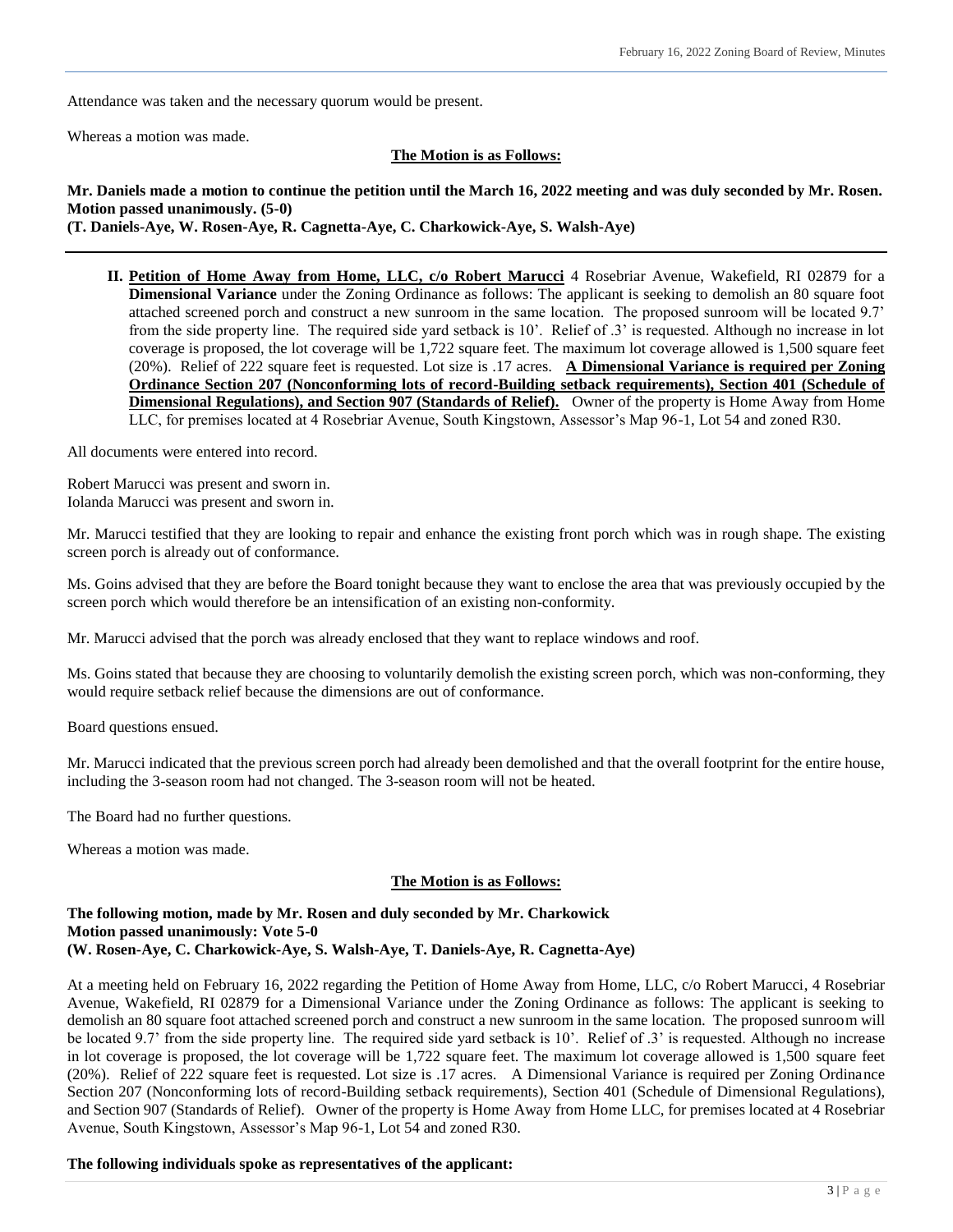- Robert Marucci
- Iolanda Marucci

#### **There was no one present who spoke either in favor of or opposition to the petition.**

#### **The following materials were entered into the record:**

- Application signed and dated December 29, 2021; Owner Authorization signed and notarized January 6, 2022; Elevations (2 pages); Site Plan (2 pages) prepared by Dowdell Engineering Associates LLC and stamped by Richard Couchon, PLS dated November 11, 2021 with a revision of December 20, 2021
- 200' Radius Map and Abutter's List; Legal Notice; Proof of Certified Mailings and Notarized Affidavit of Mailing

#### **Findings of Fact:**

1. The Board finds that the hardship from which the applicant seeks relief is due to the unique characteristics of the subject land or structure and not to the general characteristics of the surrounding area; and is not due to a physical or economic disability of the applicant, excepting those physical disabilities addressed in § 45-24-30(16), because the applicant is simply looking to rebuild an already non-conforming screened porch/sunroom that was in disrepair with a new, unheated screened porch/sunroom on the same footprint.

2. The Board finds that that the hardship is not the result of any prior action of the applicant and does not result primarily from the desire of the applicant to realize greater financial gain, because the applicant is seeking to replace what was in disrepair with a new structure on the same footprint and for the same use.

3. The Board finds that the granting of the requested variance will not alter the general character of the surrounding area or impair the intent or purpose of the zoning ordinance or the comprehensive plan upon which the ordinance is based, because they are rebuilding on the same footprint that was there and the proposed structure will be a visual improvement to the neighborhood.

4. The Board finds that the relief to be granted is the least relief necessary, because the applicant is seeking a minor relief of .3'.

5. The Board finds that that the hardship suffered by the owner of the subject property if the dimensional variance is not granted amounts to more than a mere inconvenience, because without approval they would not be able to replace the already demolished screen porch/sunroom.

#### **Approval is conditional subject to the following conditions**:

- There are no conditions upon this approval.
- **III. Petition of William Dolan**, 54 Autumn Lane, South Kingstown, RI 02879 for a **Dimensional Variance** under the Zoning Ordinance as follows: The applicant is seeking to construct a two-family dwelling with vehicle parking in front of the structure. The existing lot frontage is 65.68'. The CN zoning district requires 70' of frontage to establish a two-family dwelling. Relief of 4.32' is requested. Relief is required for the parking of vehicles between the structure and the front lot line. Lot size is .41 acres. **A Dimensional Variance is required per Zoning Ordinance Section 401 (Schedule of Dimensional Regulations), Section 402 Note 6 (Notes to Schedule of Dimensional Regulations) and Section 907 (Standards of Relief).** Owner of the property is Scot Hallberg, for premises located at 25 Columbia Street, South Kingstown, Assessor's Map 57-1, Lot 176 and zoned CN (Commercial Neighborhood).

All documents were entered into record.

William Dolan was present and sworn in.

Mr. Dolan testified that there was previously a duplex on this lot which burnt down and was demolished. He is looking to construct a new duplex on this lot. The lot is narrow but very deep, the duplex is pushed back 116' from the road for privacy, he intends to put up arborvitae and fencing to maintain privacy. If the parking had to be in the back, there is only 10' on either side of the structure so it would be very difficult to put in driveway access on such a narrow lot. He is hoping that the screening would be enough to grant relief for the parking to be located in front between the street and the house.

Board questions ensued.

Mr. Gorman advised that he assumes at the time of the adoption the intent of the Ordinance was to keep parking lots from being in front of structures and to keep front yards open in this district.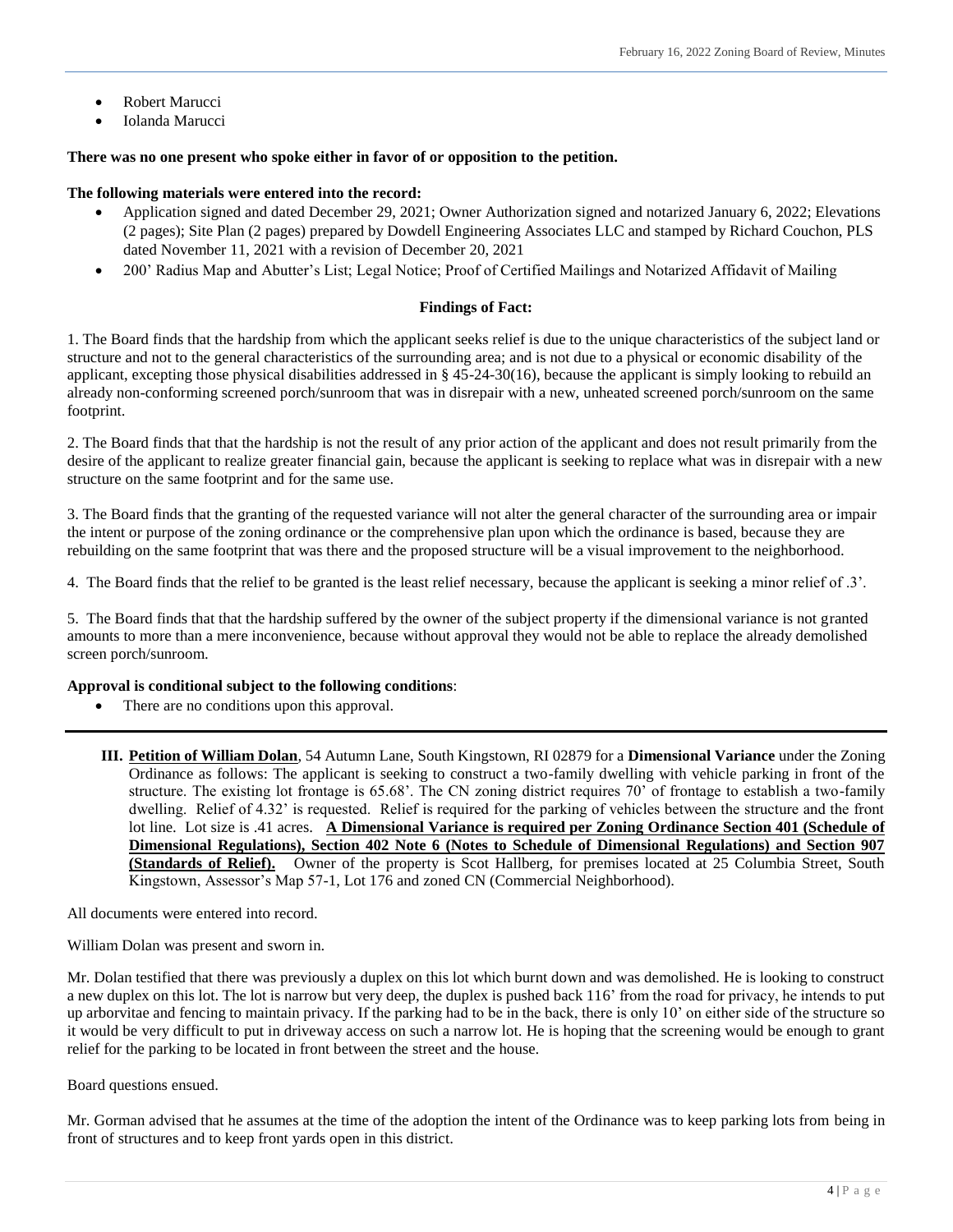Mr. Brown indicated that he recalled that the reasoning behind the Ordinance was to keep the front yards open and not be able to create a parking lot type of area. Even though this was zoned commercial by having the parking in the rear of the building it would prevent that commercial parking lot look.

Board questions ensued.

Mr. Dolan noted that each unit would have a one-car garage and one proposed parking space towards the front. The curb cut is existing and appears to be slightly larger than a normal single driveway opening, roughly 14' wide. The site plan indicates an arborvitae screening in the front, and he will continue the fencing along the north side of the lot. Additionally, the parking lot for the Columbia Theater uses the parking lot right up to the street. The fence will be angled and dropped down towards the front to roughly 4' in height.

Discussion ensued regarding screening along the front.

Mr. Cagnetta asked if Mr. Dolan would have any objection to imposing conditional screening in the front.

Mr. Dolan explained that he would comply with any conditions the Board sees fit.

Board questions ensued.

Mr. Dolan indicated that the proposed duplex would be set back further than the neighboring building, he will be setting it back roughly 114' from the road. It will be a 2-story building roughly 27' high. Mr. Dolan indicated that likely his son will live on one side and that he would rent the other side.

There was no one in the audience who wished to speak.

Board discussion ensued.

Whereas a motion was made.

#### **The Motion is as Follows:**

#### **The following motion, made by Ms. Walsh and duly seconded by Mr. Rosen Motion passed unanimously: Vote 5-0 (S. Walsh-Aye, W. Rosen-Aye, C. Charkowick-Aye, T. Daniels-Aye, R. Cagnetta-Aye)**

At a meeting held on February 16, 2022 regarding the Petition of William Dolan, 54 Autumn Lane, South Kingstown, RI 02879 for a Dimensional Variance under the Zoning Ordinance as follows: The applicant is seeking to construct a two-family dwelling with vehicle parking in front of the structure. The existing lot frontage is 65.68'. The CN zoning district requires 70' of frontage to establish a two-family dwelling. Relief of 4.32' is requested. Relief is required for the parking of vehicles between the structure and the front lot line. Lot size is .41 acres. A Dimensional Variance is required per Zoning Ordinance Section 401 (Schedule of Dimensional Regulations), Section 402 Note 6 (Notes to Schedule of Dimensional Regulations) and Section 907 (Standards of Relief). Owner of the property is Scot Hallberg, for premises located at 25 Columbia Street, South Kingstown, Assessor's Map 57- 1, Lot 176 and zoned CN (Commercial Neighborhood).

## **The following individuals spoke as representatives of the applicant:**

William Dolan

#### **There was no one present who spoke either in favor of or opposition to the petition.**

#### **The following materials were entered into the record:**

- Application signed and dated January 3, 2022; Owner Authorization signed and notarized January 7, 2022; Elevations (2 pages); Site Locus (1 page) prepared by Principe Company, Inc Engineering Division and dated September 15, 2021; House Plans (5 pages) prepared by Bruinier & Associates, Inc. dated October 2017.
- 200' Radius Map and Abutter's List; Legal Notice; Proof of Certified Mailings and Notarized Affidavit of Mailing

## **Findings of Fact:**

1. The Board finds that the hardship from which the applicant seeks relief is due to the unique characteristics of the subject land or structure and not to the general characteristics of the surrounding area; and is not due to a physical or economic disability of the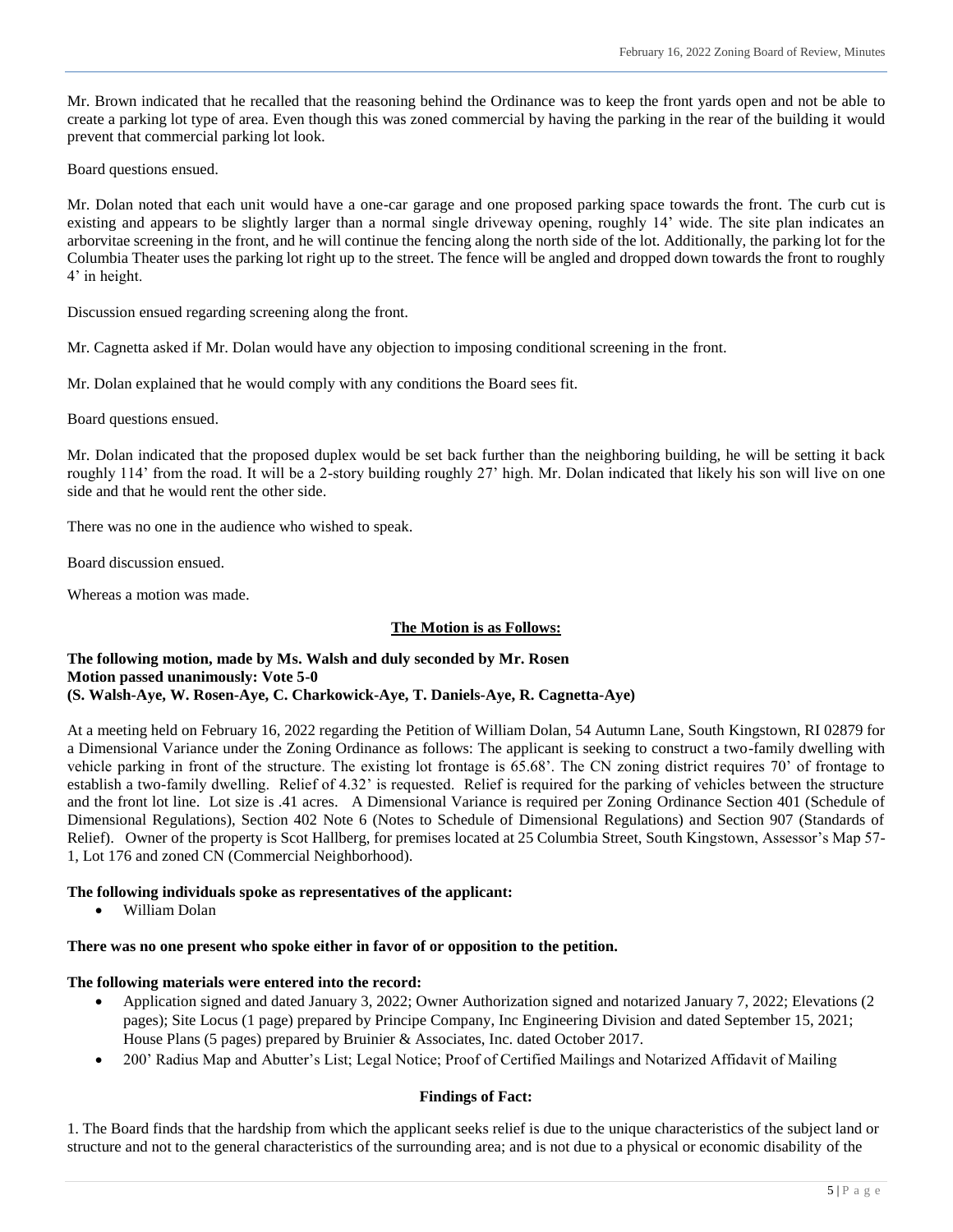applicant, excepting those physical disabilities addressed in § 45-24-30(16), because the lot itself is a long narrow constricted lot which presented challenges in regards to house and driveway placement.

2. The Board finds that that the hardship is not the result of any prior action of the applicant and does not result primarily from the desire of the applicant to realize greater financial gain, because the lot is currently vacant and located on a busy street; the proposed use will fit in well within the surrounding area.

3. The Board finds that the granting of the requested variance will not alter the general character of the surrounding area or impair the intent or purpose of the zoning ordinance or the comprehensive plan upon which the ordinance is based, because the proposal before the Board will improve the general character of the surrounding area by developing an otherwise vacant lot in the CN district.

4. The Board finds that the relief to be granted is the least relief necessary, because it is obvious that the design has considered the need for parking as well as providing an aesthetically pleasing buffer to surround the property.

5. The Board finds that that the hardship suffered by the owner of the subject property if the dimensional variance is not granted amounts to more than a mere inconvenience, because the entire project would need to be re-designed to accommodate moving the parking to the rear of the property due to the lot's narrow constraints.

#### **Approval is conditional subject to the following conditions**:

- Screening shall be tied to the plan that was submitted and shall be located between at least 6' to 10' back from the front property line to allow a clear line of sight for ingress and egress to the lot.
- **IV. Petition of Glenn and Gretel McCrory**, 200 Lavan Street, Unit 1, Warwick, RI 02888 for a **Dimensional Variance** under the Zoning Ordinance as follows: The applicant is seeking to construct a five (5) unit multi-family residential dwelling. The proposed structure will be separate from the existing three (3) unit residential structure. Relief is required for establishing more than one principal residential structure on a lot. Relief is required for locating dwelling units on the first floor in the CD district. The proposed structure will be located 11.67' from the rear property line. The required rear yard setback is 30'. Relief of 18.33' is requested. The Zoning Board previously granted the requested relief on June 19, 2019, but the approval has since expired. Lot size is .36 acres. **A Dimensional Variance is required per Zoning Ordinance Section 402 Notes 4 & 9 (Notes to Dimensional Table), Section 501.1 (Supplementary Use Regulations) and Section 907 (Standards of Relief).** Owner of the property is Glenn & Gretel McCrory for premises located at 507- 509 High Street, South Kingstown, Assessor's Map 48-3, Lot 150 and is zoned CN (Commercial Neighborhood).

Zoning Board member and abutter Susan Walsh has recused from this petition.

All documents were entered into record.

Attorney James Callaghan was present for the applicants.

Mr. Callaghan stated that this petition has a long history. This is in the CD zone and the former owners of the property previously appeared before the Planning Board and were approved on July 13, 2005 for an 8-unit multi-household with detached structure development which was for (3) three current units and (5) five proposed units in a detached structure to the rear of the lot. In that decision, the property received waivers from the subdivision regulations to place more than one residential structure on a single lot and waivers of the rear setback requirements and as a condition had to go before the Zoning Board for additional approvals which were also granted. The previously granted zoning approvals were for 1) second principal structure on the lot, 2) first floor residential use which is a garage and 3) less than the required rear yard transition setback abutting a RM zone. This project has been before this Board multiple times in the past (17) seventeen years and most recently received approvals back in June 2019 but it took longer than anticipated to obtain RI DEM approvals and the dimensional variance expired which is why they are back before the Board tonight.

Glenn McCrory was present and sworn in.

Mr. McCrory stated they purchased the property in January 2019. There is currently a 3-family residential unit on-site. They are proposing to build a 5-unit structure behind the existing units, the same exact dimensions that has been previously approved. They were before the Board in June 2019 and received approval. RI DEM approval took over (16) sixteen months to obtain due to COVID as well as some personal business reasons. Unfortunately, time went by faster than anticipated and the previously granted Dimensional Variance expired before they had a chance to request an extension. They are requesting a variance to put (2) two residential structures on one site and are also looking to place garage units on the first floor, there will be no dwelling units on the first floor, only parking. The lot that abuts to the rear has multiple units on-site, upwards of (50) fifty units. They have received the Insignificant Alteration Permit from RI DEM, additionally they are looking to begin this project as soon as possible. They are looking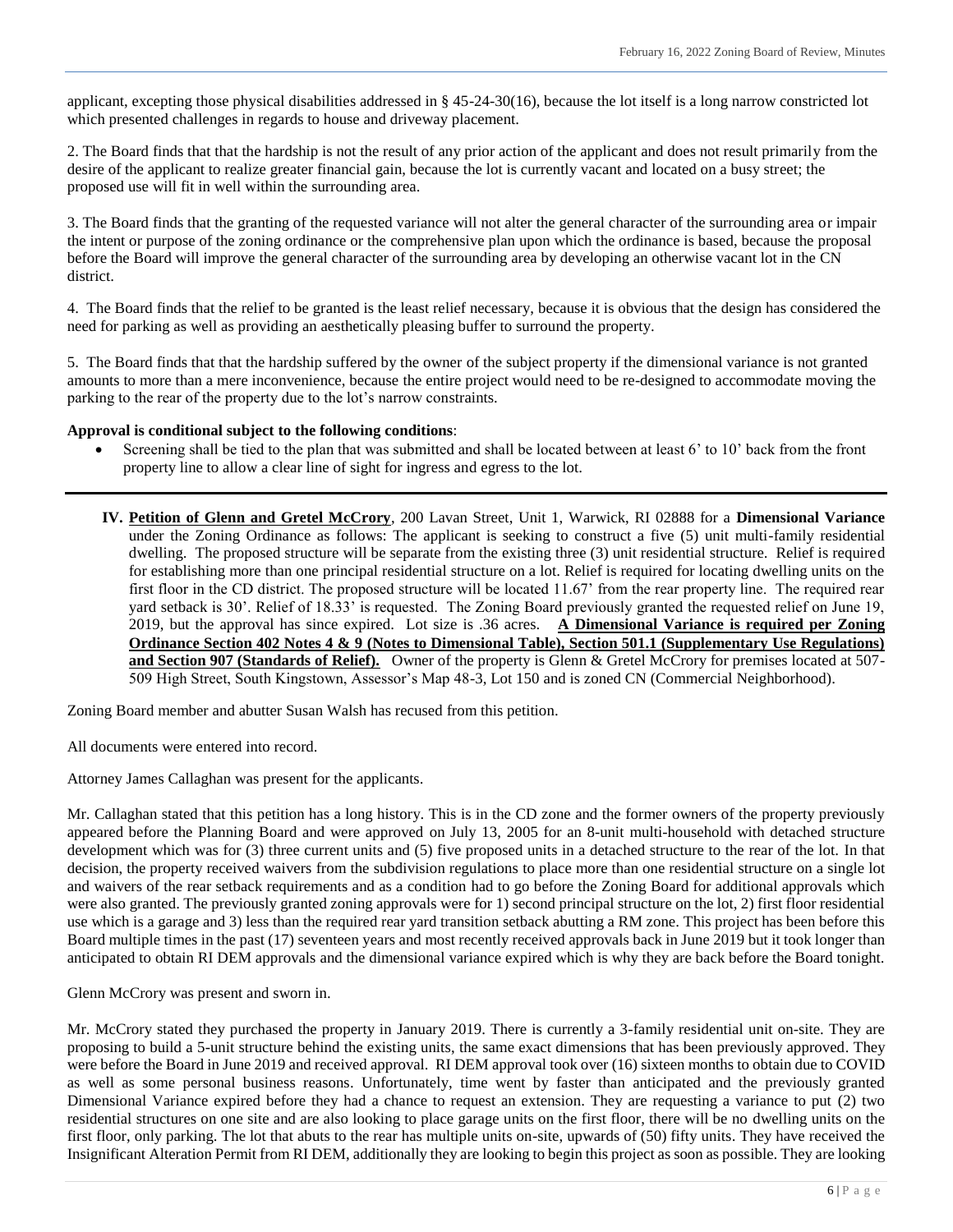to bring additional aesthetically pleasing housing to the area. They have put a significant investment into the overall development of this project. There have been no changes to the plans since they were originally approved in 2019.

Board questions ensued regarding RI DEM approval.

Mr. McCrory stated that they were required to obtain an Insignificant Alteration Permit from RI DEM because the property is in a flood zone and that the site plan, as shown will not cause any significant changes to area.

Ms. Goins stated that to extend an approval it would need to be requested prior to expiration of the original approval. The Board should take into consideration what was granted in the original approval and what if anything has changed since the application was granted in 2019 and that can be considered in any decision.

Mr. McCrory stated that they intend to meet all (21) twenty-one conditions that RI DEM listed in the Insignificant Alteration Permit.

Mr. Daniels asked a procedural question about the validity of a 17-year-old Planning Decision and if it is still valid given the time that has passed with no action.

Ms. Goins stated that it was her understanding that the previous Planning decision was deemed still valid when the applicants went before the Board back in 2019. She stated she is not familiar with the actual times of this petition, but she explained typical vesting periods and the tolling statute that were in effect.

Mr. Callaghan noted that he reviewed Land Evidence and has not seen any further actions from the Planning Board since at least 2019.

Ms. Goins advised that the Comprehensive Plan has certainly changed over the last 17-year period, however vesting does carry with it the ability to move forward with a project under the Comprehensive Plan and Zoning Ordinance in effect at the time the original approval was issued and vested. The Board always has to consider the Comprehensive Plan's consistency as part of its general findings but that would be the effect of vesting. She does not have information in front of her currently to calculate the vesting period and tolling.

Mr. McCrory indicated that in 2019 there was no indication that there was an issue with the Planning Board decision vesting of this application.

Mr. McCrory indicated that the property abuts wetlands and that their property line goes right up to the river, this was all covered under the RI DEM Insignificant Alteration Permit.

Mr. Cagnetta asked if there was anyone in the audience who wished to speak.

Lisa Hollenbeck was present and sworn in. Joel Hollenbeck was present and sworn in.

Ms. Hollenbeck indicated that they live right around the corner on Church Street and have questions regarding the parking for the front 3-unit structure, and the physical appearance of the existing 3-unit front building.

Mr. McCrory stated that there will be plenty of parking for the units on the property. The site plan shows (5) five additional parking spaces which would accommodate the parking for the front building. The plan is to finish the units in the back first and then revamp the building in the front which they agree needs some work.

Board questions ensued regarding parking.

Mr. McCrory indicated that the proposed new 5-unit dwelling will each have their own one-car garage and would also be able to park one car in front of the garage. There are also (5) five parking spots that will be designated for the front unit. Per RI DEM conditions all the parking area will be gravel with no impervious area. There will be a total of (15) fifteen parking spaces for the entire complex.

Mr. Gorman indicated that (8) eight parking spaces are required for this property which is located in the CD Zone. A 50% reduction in parking is authorized under the Ordinance for a CD Zone. The site plan is showing (15) fifteen parking spaces total, so they are in compliance for parking.

Board discussion ensued.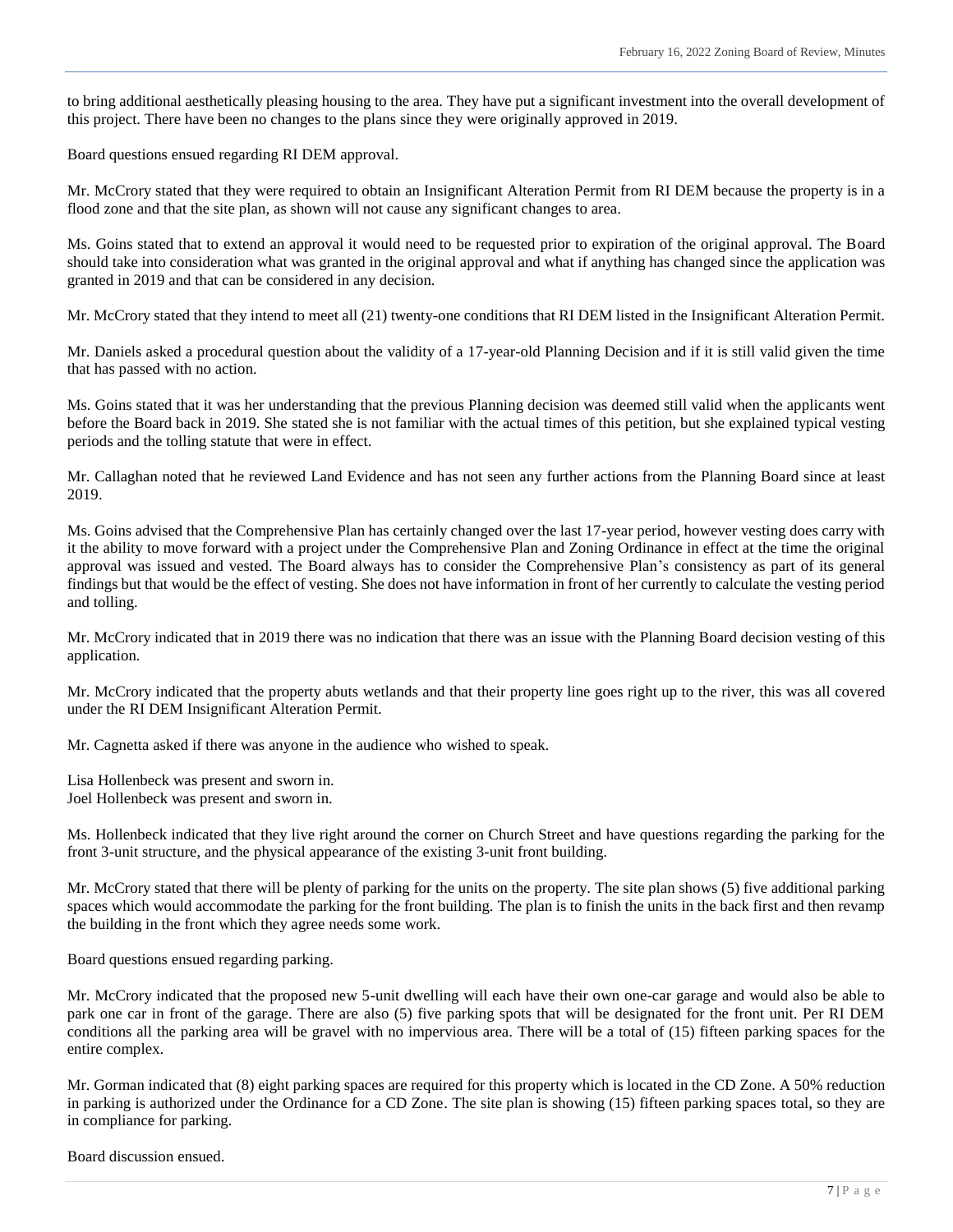Ms. Goins advised that if the Zoning Board were to grant the application tonight and then someone filed an appeal, the Board would have to answer the question of the Planning Board vesting. Outside of an appeal and if the questions arose it would have to be answered. The Board could add a condition of approval that the Administrative Officer must determine that the previous Planning decision is still valid and if it had expired the applicant would have to go back before the Planning Board.

Mr. Callaghan indicated that they are confident that if the decision was challenged, they would be vested and that they could move forward with the previously granted Planning and Zoning Boards approvals. The project has not changed since 2019 and they feel they are on good grounds to proceed at this point.

Whereas a motion was made.

## **The Motion is as Follows:**

## **The following motion, made by Mr. Cagnetta and duly seconded by Mr. Rosen Motion passed unanimously: Vote 5-0 (R. Cagnetta-Aye, W. Rosen-Aye, T. Daniels-Aye, C. Charkowick-Aye, R. Brown-Aye)**

At a meeting held on February 16, 2022 regarding the Petition of Glenn and Gretel McCrory, 200 Lavan Street, Unit 1, Warwick, RI 02888 for a Dimensional Variance under the Zoning Ordinance as follows: The applicant is seeking to construct a five (5) unit multi-family residential dwelling. The proposed structure will be separate from the existing three (3) unit residential structure. Relief is required for establishing more than one principal residential structure on a lot. Relief is required for locating dwelling units on the first floor in the CD district. The proposed structure will be located 11.67' from the rear property line. The required rear yard setback is 30'. Relief of 18.33' is requested. The Zoning Board previously granted the requested relief on June 19, 2019, but the approval has since expired. Lot size is .36 acres. A Dimensional Variance is required per Zoning Ordinance Section 402 Notes 4 & 9 (Notes to Dimensional Table), Section 501.1 (Supplementary Use Regulations) and Section 907 (Standards of Relief). Owner of the property is Glenn & Gretel McCrory for premises located at 507-509 High Street, South Kingstown, Assessor's Map 48-3, Lot 150 and is zoned CN (Commercial Neighborhood).

## **The following individuals spoke as representatives of the applicant:**

- Attorney James Callaghan
- Glenn McCrory, applicant

## **The following spoke in regard to the petition:**

Lisa and Joel Hollenbeck, Church Street

## **The following materials were entered into the record:**

- Application signed and dated January 13, 2022; Owner Authorization signed and notarized January 14, 2022; Site Plan (1 page) prepared by Environmental Planning & Surveying, Inc. and stamped by Wesley Grant III, PE, Site Plan dated September 10, 2002 with multiple revisions; previous Zoning application (3 pages) received June 13, 2008; Elevation and Floor Plan (2 pages); Drawing List (cover, A0.1, A1.0, A1.1, A2.0, A3.0, A4.0, A5.0) prepared by Cordtsen Design Architecture dated November 19, 2021; Insignificant Alteration Permit (4 pages) from RI DEM dated February 22, 2021
- Zoning Decisions
	- o Granted June 19, 2019 and recorded June 27, 2019 Land Evidence Book L1709 Page 345-346
	- o Granted August 27, 2008 and recorded October 14, 2008 Land Evidence Book L1332 Page 713
	- 200' Radius Map and Abutter's List; Legal Notice; Proof of Certified Mailings and Notarized Affidavit of Mailing
- Notice of Recusal from Zoning Board Member and abutter, Susan Walsh

#### **Findings of Fact:**

1. The Board finds that the hardship from which the applicant seeks relief is due to the unique characteristics of the subject land or structure and not to the general characteristics of the surrounding area; and is not due to a physical or economic disability of the applicant, excepting those physical disabilities addressed in § 45-24-30(16), because the property is a very deep property with a lot of space to the rear. The addition of the 5-unit structure will not alter the appearance of the surrounding area and will in fact be a great benefit to the area by providing additional housing.

2. The Board finds that that the hardship is not the result of any prior action of the applicant and does not result primarily from the desire of the applicant to realize greater financial gain, because the applicant has put forth a significant investment in the purchase and development of this property and the proposed 5-unit structure will support the need for housing within the surrounding area.